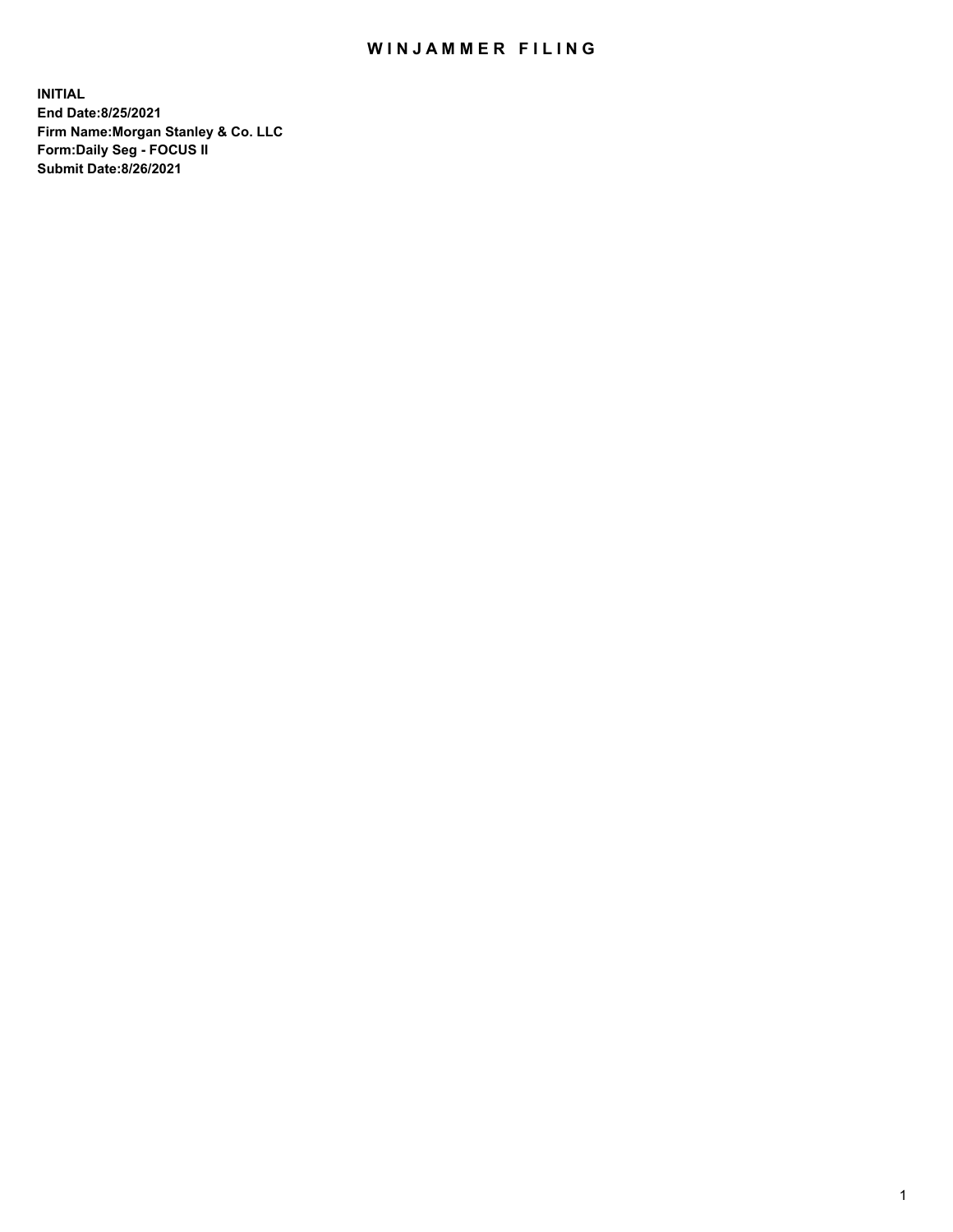**INITIAL End Date:8/25/2021 Firm Name:Morgan Stanley & Co. LLC Form:Daily Seg - FOCUS II Submit Date:8/26/2021 Daily Segregation - Cover Page**

| Name of Company                                                                                                                                                                                                                                                                                                               | <b>Morgan Stanley &amp; Co. LLC</b>                         |
|-------------------------------------------------------------------------------------------------------------------------------------------------------------------------------------------------------------------------------------------------------------------------------------------------------------------------------|-------------------------------------------------------------|
| <b>Contact Name</b>                                                                                                                                                                                                                                                                                                           | <b>Ikram Shah</b>                                           |
| <b>Contact Phone Number</b>                                                                                                                                                                                                                                                                                                   | 212-276-0963                                                |
| <b>Contact Email Address</b>                                                                                                                                                                                                                                                                                                  | Ikram.shah@morganstanley.com                                |
| FCM's Customer Segregated Funds Residual Interest Target (choose one):<br>a. Minimum dollar amount: ; or<br>b. Minimum percentage of customer segregated funds required:% ; or<br>c. Dollar amount range between: and; or<br>d. Percentage range of customer segregated funds required between:% and%.                        | 235,000,000<br><u>0</u><br><u>00</u><br>00                  |
| FCM's Customer Secured Amount Funds Residual Interest Target (choose one):<br>a. Minimum dollar amount: ; or<br>b. Minimum percentage of customer secured funds required:%; or<br>c. Dollar amount range between: and; or<br>d. Percentage range of customer secured funds required between:% and%.                           | 140,000,000<br><u>0</u><br>0 <sub>0</sub><br>0 <sub>0</sub> |
| FCM's Cleared Swaps Customer Collateral Residual Interest Target (choose one):<br>a. Minimum dollar amount: ; or<br>b. Minimum percentage of cleared swaps customer collateral required:%; or<br>c. Dollar amount range between: and; or<br>d. Percentage range of cleared swaps customer collateral required between:% and%. | 92,000,000<br><u>0</u><br><u>00</u><br>0 <sup>0</sup>       |

Attach supporting documents CH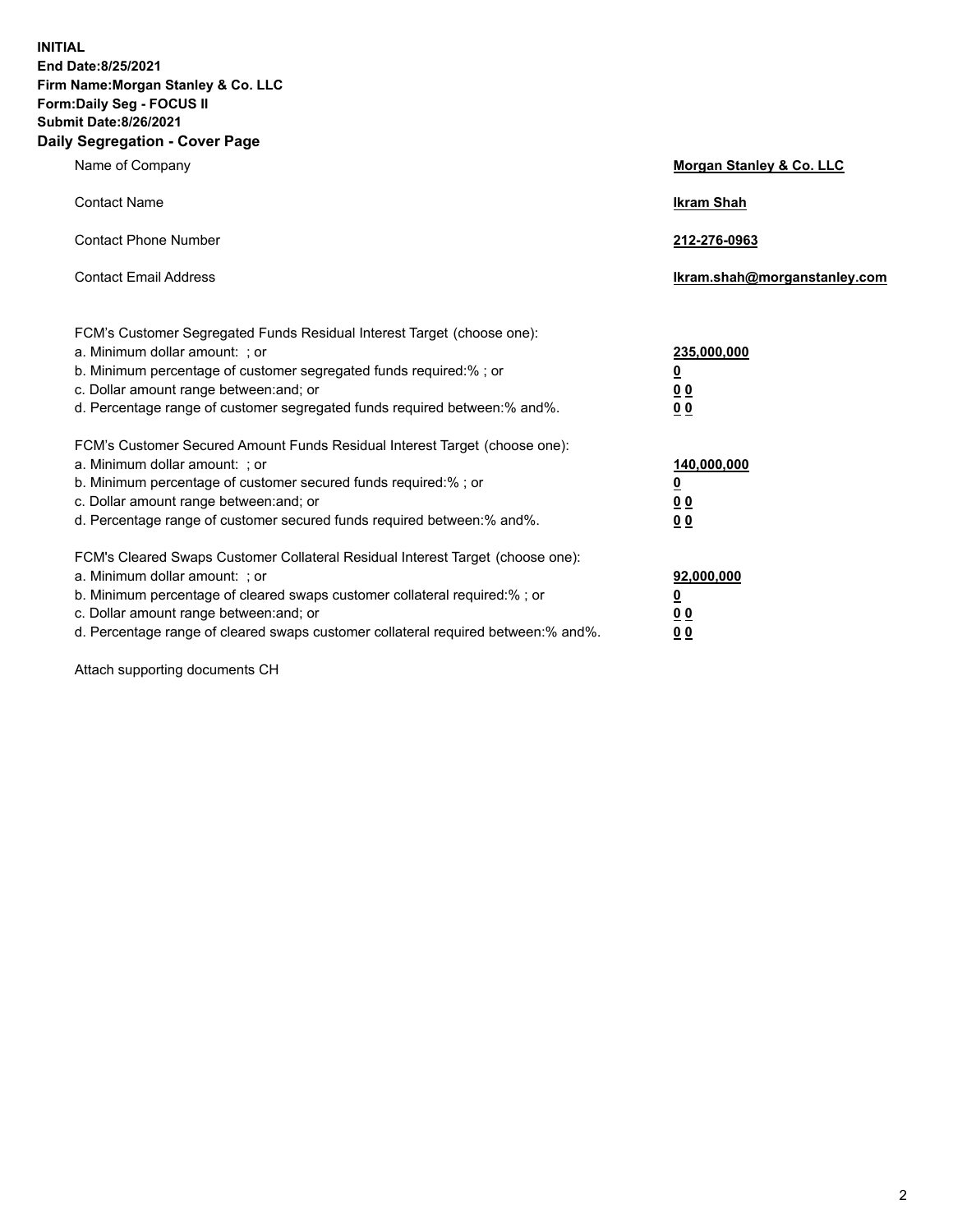## **INITIAL End Date:8/25/2021 Firm Name:Morgan Stanley & Co. LLC Form:Daily Seg - FOCUS II Submit Date:8/26/2021**

## **Daily Segregation - Secured Amounts**

Foreign Futures and Foreign Options Secured Amounts Amount required to be set aside pursuant to law, rule or regulation of a foreign government or a rule of a self-regulatory organization authorized thereunder **0** [7305] 1. Net ledger balance - Foreign Futures and Foreign Option Trading - All Customers A. Cash **4,611,849,486** [7315] B. Securities (at market) **2,035,941,184** [7317] 2. Net unrealized profit (loss) in open futures contracts traded on a foreign board of trade **952,415,302** [7325] 3. Exchange traded options a. Market value of open option contracts purchased on a foreign board of trade **36,641,987** [7335] b. Market value of open contracts granted (sold) on a foreign board of trade **-21,941,385** [7337] 4. Net equity (deficit) (add lines 1. 2. and 3.) **7,614,906,574** [7345] 5. Account liquidating to a deficit and account with a debit balances - gross amount **43,412,136** [7351] Less: amount offset by customer owned securities **-42,785,836** [7352] **626,300** [7354] 6. Amount required to be set aside as the secured amount - Net Liquidating Equity Method (add lines 4 and 5) 7. Greater of amount required to be set aside pursuant to foreign jurisdiction (above) or line 6. FUNDS DEPOSITED IN SEPARATE REGULATION 30.7 ACCOUNTS 1. Cash in banks A. Banks located in the United States **299,248,016** [7500] B. Other banks qualified under Regulation 30.7 **279,648,990** [7520] **578,897,006** [7530] 2. Securities A. In safekeeping with banks located in the United States **587,124,993** [7540] B. In safekeeping with other banks qualified under Regulation 30.7 **58,066,244** [7560] **645,191,237** [7570] 3. Equities with registered futures commission merchants A. Cash **14,142,570** [7580] B. Securities **0** [7590] C. Unrealized gain (loss) on open futures contracts **-218,334** [7600] D. Value of long option contracts **0** [7610] E. Value of short option contracts **0** [7615] **13,924,236** [7620] 4. Amounts held by clearing organizations of foreign boards of trade A. Cash **0** [7640] B. Securities **0** [7650] C. Amount due to (from) clearing organization - daily variation **0** [7660] D. Value of long option contracts **0** [7670] E. Value of short option contracts **0** [7675] **0** [7680] 5. Amounts held by members of foreign boards of trade A. Cash **4,234,744,305** [7700] B. Securities **1,390,749,948** [7710] C. Unrealized gain (loss) on open futures contracts **952,633,636** [7720] D. Value of long option contracts **36,641,987** [7730] E. Value of short option contracts **-21,941,385** [7735] **6,592,828,491** [7740] 6. Amounts with other depositories designated by a foreign board of trade **0** [7760] 7. Segregated funds on hand **0** [7765] 8. Total funds in separate section 30.7 accounts **7,830,840,970** [7770] 9. Excess (deficiency) Set Aside for Secured Amount (subtract line 7 Secured Statement Page 1 from Line 8)

- 10. Management Target Amount for Excess funds in separate section 30.7 accounts **140,000,000** [7780]
- 11. Excess (deficiency) funds in separate 30.7 accounts over (under) Management Target **75,308,096** [7785]

**7,615,532,874** [7355]

## **7,615,532,874** [7360]

**215,308,096** [7380]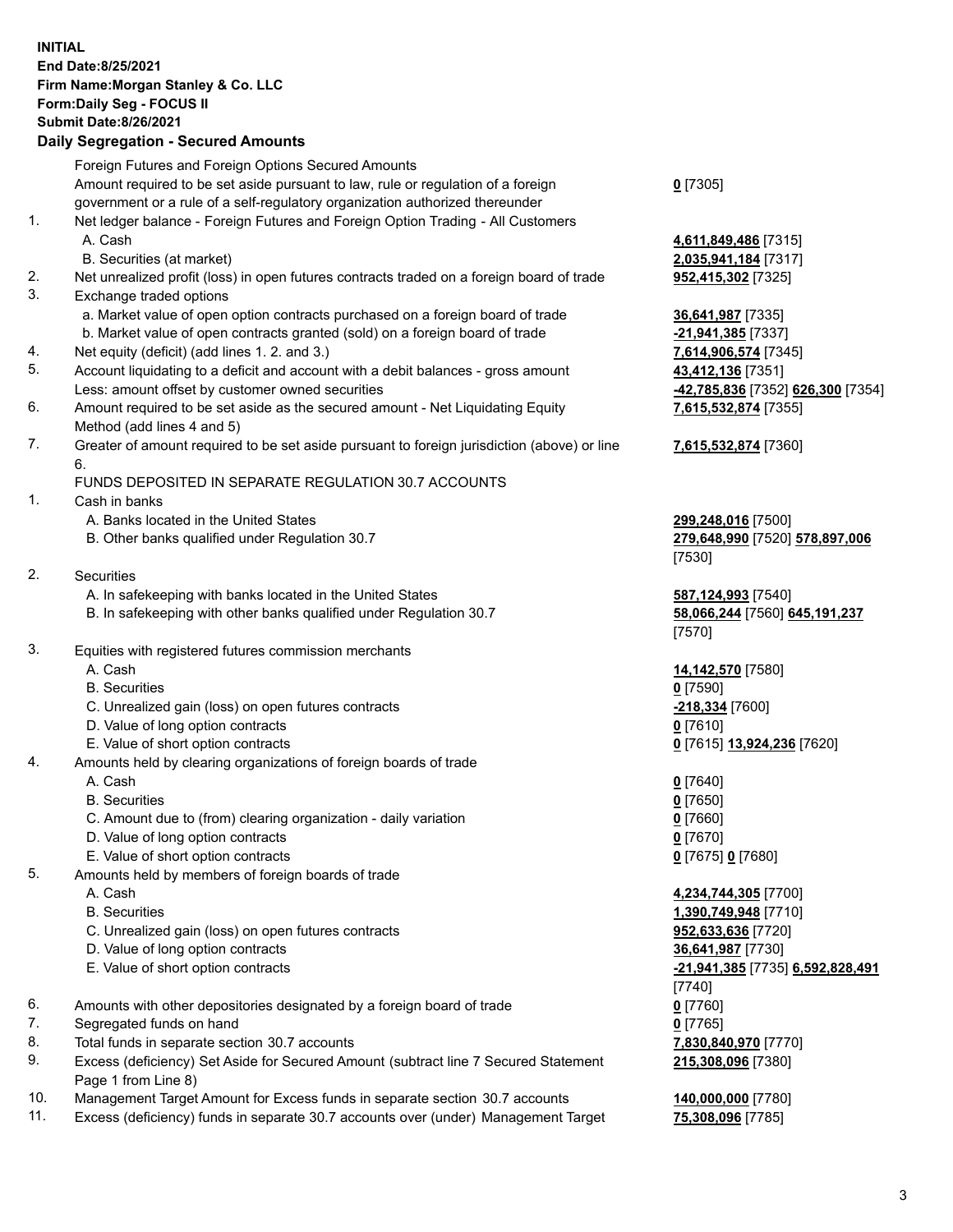**INITIAL End Date:8/25/2021 Firm Name:Morgan Stanley & Co. LLC Form:Daily Seg - FOCUS II Submit Date:8/26/2021 Daily Segregation - Segregation Statement** SEGREGATION REQUIREMENTS(Section 4d(2) of the CEAct) 1. Net ledger balance A. Cash **14,734,608,151** [7010] B. Securities (at market) **7,375,577,119** [7020] 2. Net unrealized profit (loss) in open futures contracts traded on a contract market **2,303,613,576** [7030] 3. Exchange traded options A. Add market value of open option contracts purchased on a contract market **964,269,562** [7032] B. Deduct market value of open option contracts granted (sold) on a contract market **-582,983,900** [7033] 4. Net equity (deficit) (add lines 1, 2 and 3) **24,795,084,508** [7040] 5. Accounts liquidating to a deficit and accounts with debit balances - gross amount **252,080,556** [7045] Less: amount offset by customer securities **-247,905,062** [7047] **4,175,494** [7050] 6. Amount required to be segregated (add lines 4 and 5) **24,799,260,002** [7060] FUNDS IN SEGREGATED ACCOUNTS 7. Deposited in segregated funds bank accounts A. Cash **2,957,605,992** [7070] B. Securities representing investments of customers' funds (at market) **0** [7080] C. Securities held for particular customers or option customers in lieu of cash (at market) **2,869,047,867** [7090] 8. Margins on deposit with derivatives clearing organizations of contract markets A. Cash **14,518,436,892** [7100] B. Securities representing investments of customers' funds (at market) **0** [7110] C. Securities held for particular customers or option customers in lieu of cash (at market) **4,356,259,708** [7120] 9. Net settlement from (to) derivatives clearing organizations of contract markets **-55,260,482** [7130] 10. Exchange traded options A. Value of open long option contracts **964,269,562** [7132] B. Value of open short option contracts **and the set of our original contracts -582,983,900** [7133] 11. Net equities with other FCMs A. Net liquidating equity **9,360,863** [7140] B. Securities representing investments of customers' funds (at market) **0** [7160] C. Securities held for particular customers or option customers in lieu of cash (at market) **0** [7170] 12. Segregated funds on hand **150,269,544** [7150] 13. Total amount in segregation (add lines 7 through 12) **25,187,006,046** [7180] 14. Excess (deficiency) funds in segregation (subtract line 6 from line 13) **387,746,044** [7190] 15. Management Target Amount for Excess funds in segregation **235,000,000** [7194]

16. Excess (deficiency) funds in segregation over (under) Management Target Amount Excess

**152,746,044** [7198]